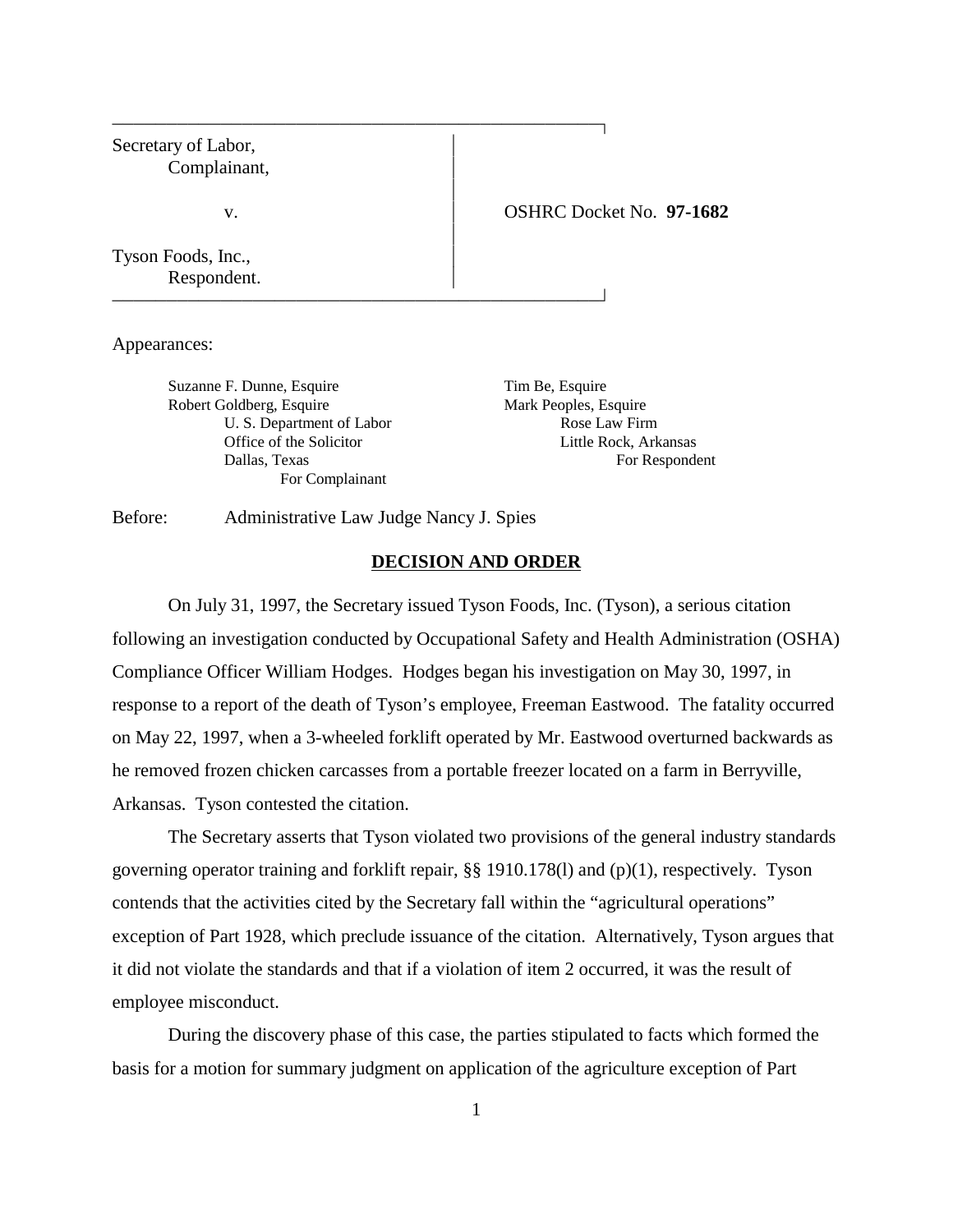1928. On the facts presented in the summary judgment motion, this Judge determined that Tyson was not entitled to the agricultural exception as a matter of law. The hearing in Little Rock, Arkansas, followed, and the parties presented expert and other testimony related to the agricultural exception and to the merits of the alleged violations and the defense. Tyson supplemented the record with a post-hearing deposition. The parties briefed the issues, and the case is ready for decision.

For the reasons stated below, the Secretary's position prevails on the exception, but Tyson is correct that it did not violate the standards.

# **Background**

Tyson is a major integrated poultry producer with a home office in Arkansas. Tyson is involved in raising, feeding, processing, selling, and research/consulting related to poultry-based food products. As a poultry "integrator," Tyson owned the hatchery, feed mill, and chicken processing operations (Dep. p 8).<sup>1</sup> Among other locations, Tyson carried out these activities in several large complexes located in Northwestern Arkansas, including the Berryville Complex, the Green Forest Complex, and the River Valley Complex. The Berryville and Green Forest Complexes processed live chickens, and the River Valley Complex was involved in rendering by-products (Tr. 20, 66).

Tyson contracted out the actual raising or "growing" of the chickens to independent farms owned by "contract growers." Tyson delivered the chicks to the contract growers, who cared for and fed the chickens in the growers' broiler houses. Tyson delivered feed to the contract farms and, as needed, provided them with advice and other assistance. The contract growers furnished labor, the broiler houses, feed bins, and the farm equipment needed for the growing operation. Tyson retained title to the chickens (Stips.  $2 - 4$ ).<sup>2</sup>

<sup>&</sup>lt;sup>1</sup> "Dep." refers to the post-hearing deposition of Dr. Robert Kenny Page, Tyson's expert witness in the field of veterinary medicine.

 $2^2$  As stipulated, ownership of the chickens remained with Tyson even after the birds died. Dr. John Copeland, who testified as an expert witness for Tyson, initially appeared to suggest that ownership shifted from Tyson to the grower when the birds died. Dr. Copeland clarified that his statements were only intended to illustrate the growers' responsibility to comply with State environmental carcass disposal laws (Tr. 346).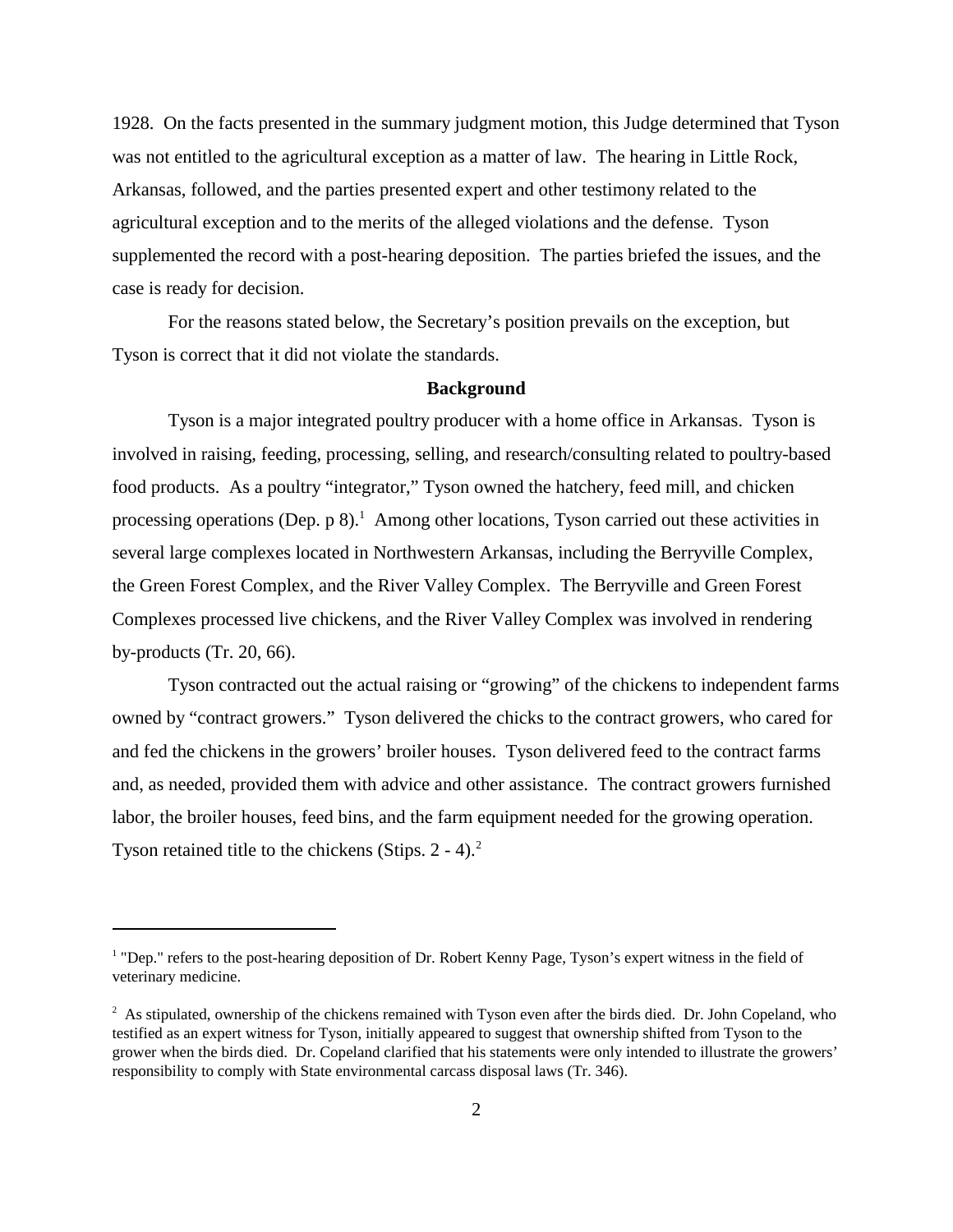Tyson's employees came onto the contract farms for specific purposes. In addition to delivering the chicks and the feed, Tyson's employees collected and caged the "grown-out" chickens and hauled them to Tyson's designated live processing plants (Stips. 1 - 6).

Some of the chickens in the grower's care died before they reached an age to be processed. During the growing cycle, it was not unusual to lose 4 to 5 percent of a flock.<sup>3</sup> The carcasses of the dead chickens had to be properly disposed of to avoid contamination and disease (Tr. 201, 374). Although many states permit disposal of carcasses into pits, since 1993 Arkansas Act 241 prohibited that disposal method. Approved methods include (Exh. R-16) (emphasis added):

(1) composting of carcasses; (2) cremation or incineration;

(3) extrusion, (4) *on-farm freezing;* (5) *rendering*; or (6) cooking for swine feed.

In Arkansas the contract growers had responsibility to comply with Act 241 (Exh. R-16).

Tyson played a major role in developing the technology for the on-farm freezing operations in Arkansas. Its growers began using this newer method of carcass disposal in 1993 (Tr. 211-212). With on-farm freezing, the contract growers placed the dead chickens into one or more of the freezers located on their farms. Tyson provided and continued to own and to maintain the freezers (Stips. 9, 12). Since the freezers were designed to hold the dead of one flock during a complete growing cycle (usually lasting 8 weeks), the freezers were emptied once per flock (Tr. 17, 215).

On May 22, 1997, Tyson employee Freeman Eastwood was collecting frozen chicken carcasses from a contract farm in Berryville, Arkansas, using a specialized three-wheeled forklift. Eastwood made a sharp turn with the forks extended and the freezer still in the air. The forklift overturned, fatally crushing Eastwood in the forklift (Stips. 15 - 16).

 $3\,$  In addition to a 4% or 5% routine mortality, broiler houses are subject to catastrophic mortality, which can kill all or most of a flock (Tr. 374-375). Different disposal procedures are followed after a catastrophic mortality (Tr. 56, 73, 378). The activity at issue here relates to carcass disposal after routine mortality.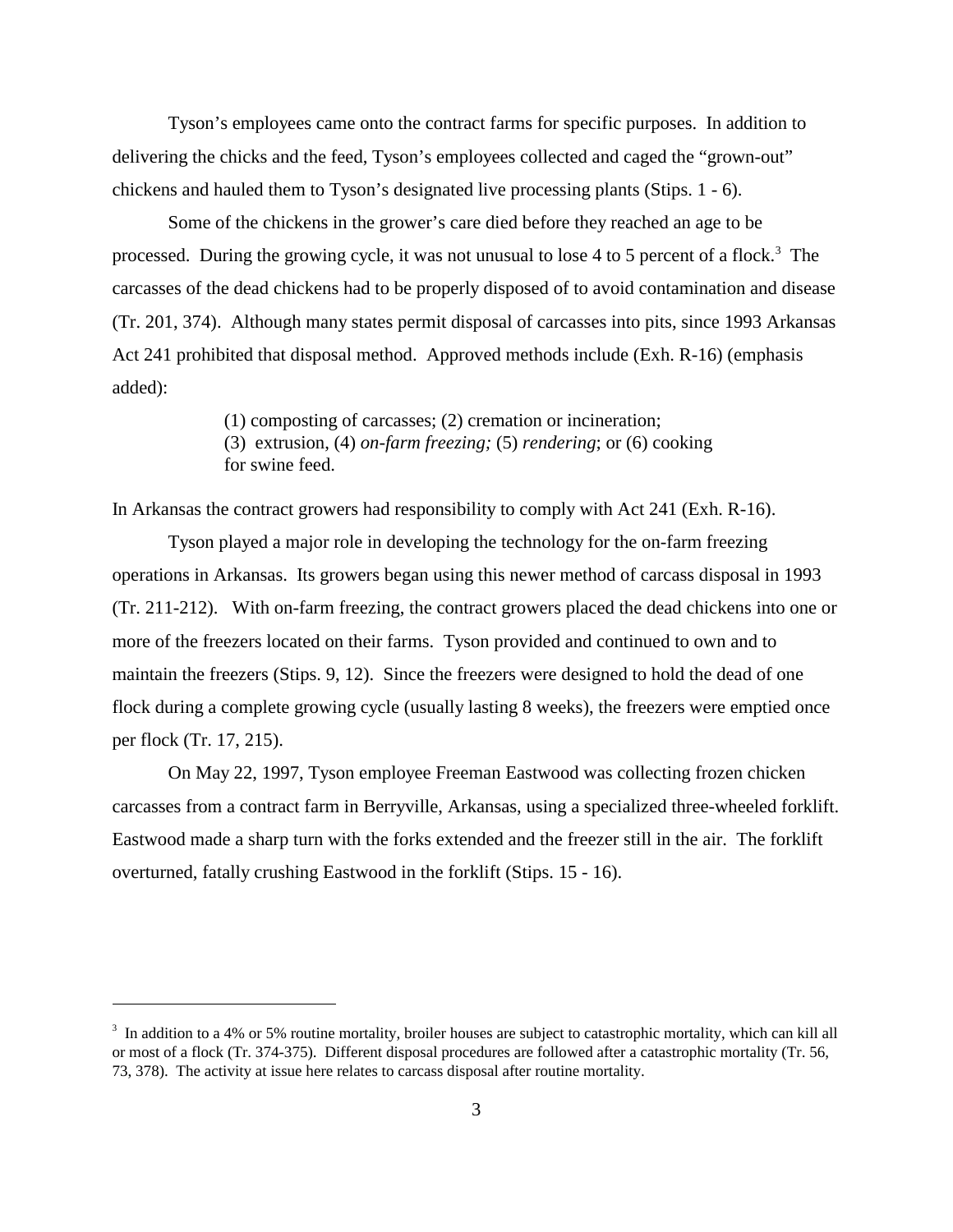### **Discussion**

### Does the Agricultural Exemption Apply?

Tyson's employee, using Tyson's equipment, came onto a contract farm to collect chicken carcasses owned by Tyson and stored in Tyson's freezers (Stip. 12). The carcasses had been generated on the farm as part of the process of raising poultry, but were destined to be turned into a protein by-product in Tyson's rendering facility. Tyson is an integrated poultry producer, not a farmer. Qualifying for the exception, however, is not limited to cases where an exposed employee was employed by a farmer or to activities which took place on a farm, although both concepts are significant.<sup>4</sup>

Part 1928 contains the Occupational Safety and Health Standards for agriculture. Section 1928.21(b) provides the following exception:

> Except to the extent specified in [seven standards not at issue here], the standards contained in subparts B through T and subpart Z of 1910 of this title do not apply to agricultural operations.

Tyson need not comply with §§ 1910.178(1) and  $(p)(1)$  if the cited activity constituted "agricultural operations." Without dispute, the raising of chickens is an "agricultural operation." Rendering carcasses at a rendering plant is <u>not</u> an agricultural operation. The parties disagree whether removing frozen chicken carcasses from a farm is an integral part of the raising of chickens, as Tyson argues; or whether it is the first step in Tyson's rendering operation, as the Secretary contends. Was the activity carried on as a necessary part of the agricultural function or as some other type of independent productive activity?

## *The Test for the Exception*

The Review Commission considered the agricultural exception in two cases. In the first case, *Chapman & Stephens Co.,* 5 BNA OSHC 1395 (No. 13535, 1977), the Commission held that the agricultural exception applied to the activities of a farmer (a citrus grower) whose employee was electrocuted while removing irrigation pipe from the farmer's land. The Review Commission reasoned that irrigation was needed in the farmer's production of its citrus and, thus,

<sup>&</sup>lt;sup>4</sup> While not dispositive, employment by a farmer or on a farm are important considerations in the applying the agricultural exception under the OSH Act. Activities which may not fall within the exception when performed by a non-farmer may be exempt if performed by a farmer on a farm.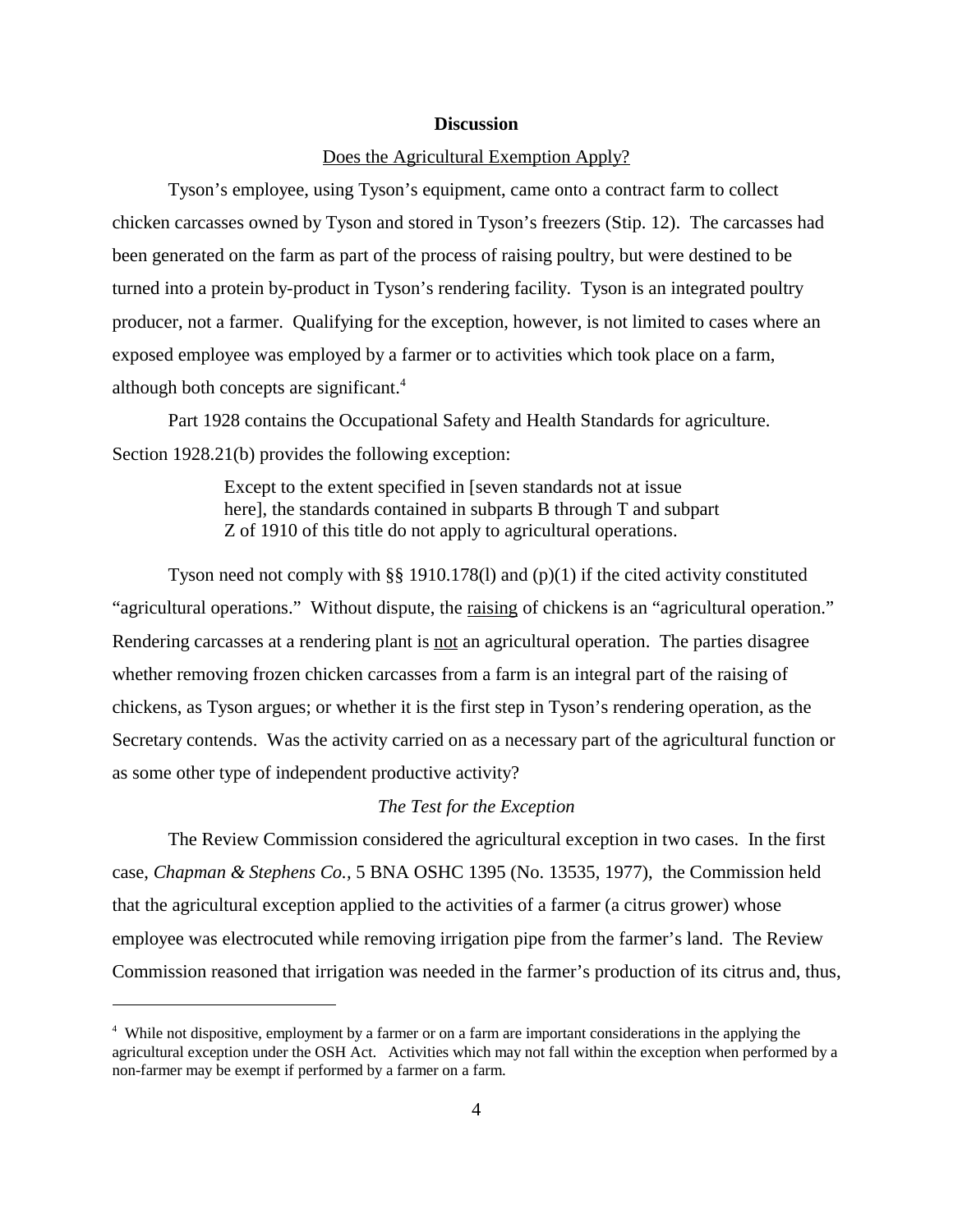working on irrigation pipes was a part of cultivating and growing citrus. In addition, the employer was the farmer and the activity took place on a farm.

In the second case, *Darragh Co.,* 9 BNA OSHC 1205 (Nos. 77-2555, -3074, -3075, 1980), the Commission again focused on the cited activity, stating (*Id.* at 1208):

> [T]he Commission must examine the specific tasks that exposed the worker to the alleged noncomplying condition for which the employer was cited and decide whether the task is part of, or integrally related to an agricultural operation.

Like Tyson, the employer in *Darragh* was an integrator, and not a farmer. Darragh's employee climbed a defective ladder to deliver feed into a contract grower's feed bin. The Commission concluded that feeding poultry and, thus, delivery of feed to the farm was "integrally related" to the raising of chickens. *Id.* at 1208. Also, the defective ladder and the feed bin belonged to the farmer and the activity took place on the farm. Significantly different from the present case, the activity in *Darragh* furthered the grower's care of and "raising" of its live poultry. Here, the broilers whose carcases were to be collected were no longer being raised. Because the carcass collection usually came at the end of the grow-out cycle, the raising was over for the rest of the flock as well (Tr. 17).

Other statutes contain agricultural exceptions which use similar, but not identical, terminology. For example, § 2(3) of the National Labor Relations Act (NLRA) and § 3(f) of the Fair Labor Standards Act (FLSA) contain exceptions from the requirements of those statutes for the "agricultural laborer." In the context of the NLRA, the Supreme Court most recently interpreted the term "agricultural" in *Holly Farms Corp. v. NLRB,* 517 U.S. 392 (1996).

The question before the Court in *Holly Farms* was whether the activities of Holly Farms' chicken catchers, forklift operators, and truckdrivers were exempt because they were being performed by agricultural laborers. The Court quickly disposed of the issue for the truckdrivers, ruling that the exemption could not apply to those who transported broilers off the farm. More closely scrutinizing the activities of the catchers and forklift operators (whose work arguably was performed "on a farm" and "incidental to or in conjunction with" the contract grower's farming operation), the Court deferred to the reasonable interpretation of the National Labor Relations Board. The Board concluded, and the Court agreed, that at the point where the broilers had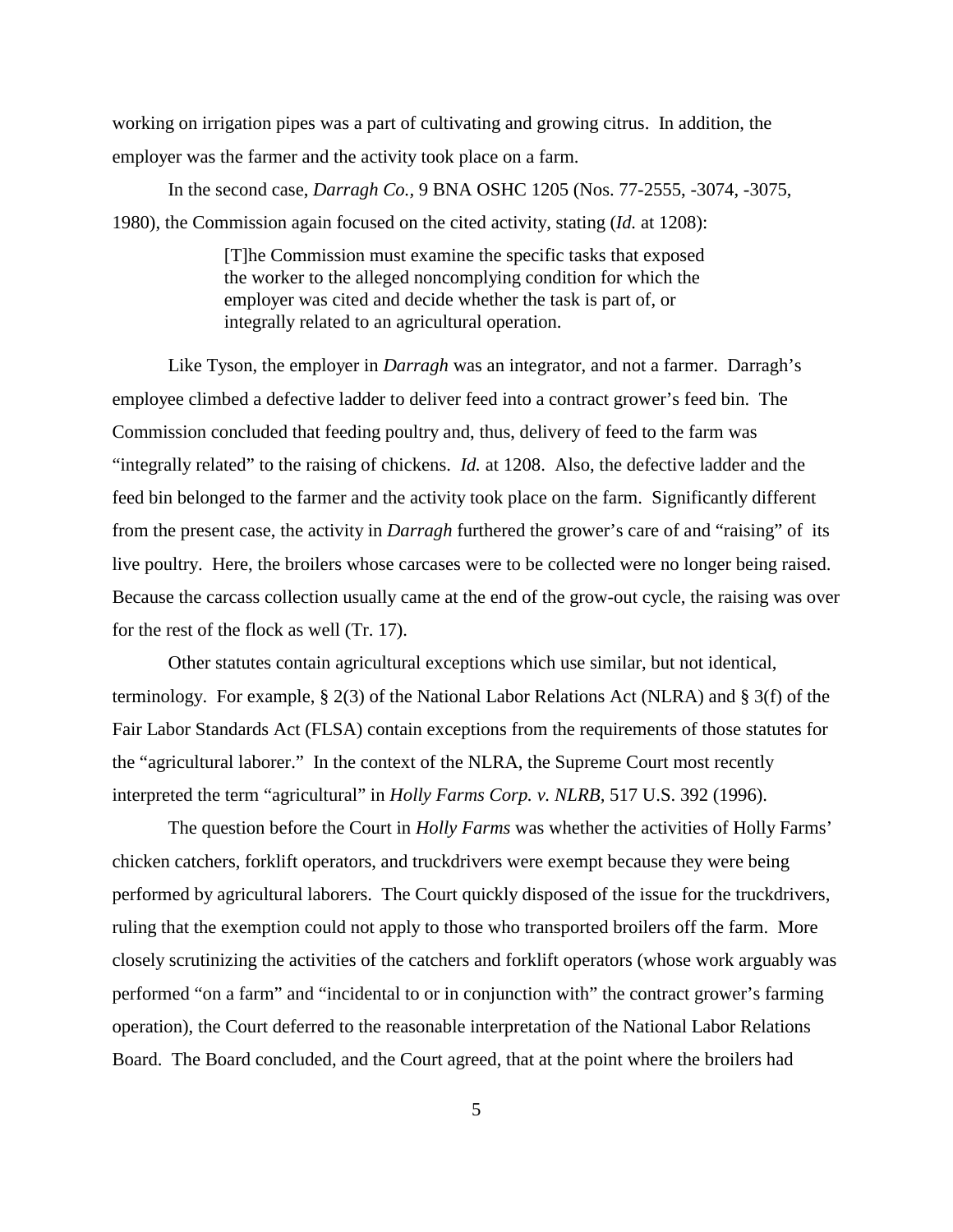grown on the farm for seven weeks, the growers' obligation to raise the poultry had ended. Catching and caging the birds began the integrator's nonexempt activities of slaughter and processing. The Court found further support for this conclusion because the duties of the catchers and forklift operators were so intermingled with those of their fellow processing-plant employees.

Because of the factual similarities between *Holly Farms* and the present case, if "agricultural operations" under the OSH Act had the same meaning as "agricultural laborer" under the NLRA an FLSA, the exception could not apply. The Review Commission in *Darragh* compared the two terms and found that they were not identical, with "agricultural operations" being considered the more encompassing term. Thus, in *Darragh*, delivering feed to a contact farm was an exempt activity under the OSH Act, even though the Supreme Court had then recently concluded in *Bayside Enterprises, Inc. v. NLRB,* 429 U.S. 298 (1977) that the activity was not exempt under the NLRA.<sup>5</sup>

### *Performing the Cited Activity*

Tyson's contract growers removed the dead chickens from their broiler houses and placed the carcasses into the freezers. The growers called Tyson when the grow-out cycle was completed and the freezers were full. They could call the dispatcher at the Berryville live haul department, at the grow-out department, or at the Green Forest Service Center. The protein recovery operator checked at all three locations to find out which farms were ready to have the carcasses picked-up.

Pick-up began when the operator loaded a specialized three-wheel Kooi-AAP forklift onto the truck and trailer, all of which were kept at the Berryville Complex. The operator transported the equipment onto the farm, located as level a spot as possible close to the freezer, and drove the Kooi off the truck. Using the Kooi, the operator removed the freezer top, positioned the forks under the freezer, transported the freezer to the trailer, extended the forks up and out raising and inverting the freezer as the mast swiveled around in a complete circle and the

<sup>5</sup> *Bayside Enterprises, Inc. v. NLRB,* 429 U.S. 298 (1977), held that the integrator's delivery of feed to a contact farm furthered the integrator's business and was not incidental to the integrator's agricultural activities. *See also NLRB v. Hudson Farms, Inc.*, 681 F.2d 1105, 1106 (8th Cir. 1982) *(per curiam)* cert. denied, 459 U.S. 1069 (1982).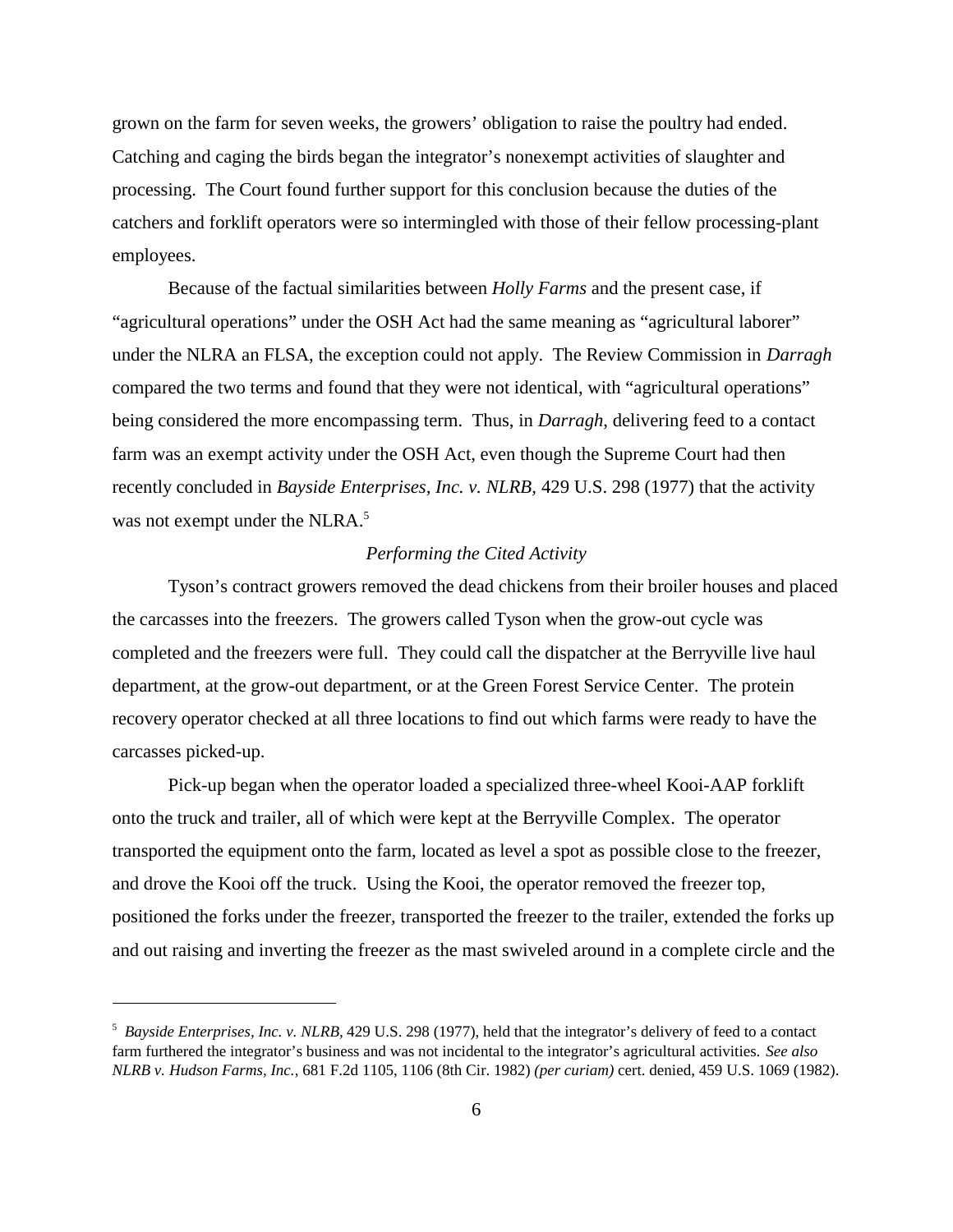carcasses fell into the trailer. The freezer was replaced, the Kooi was reloaded onto the tailer, and the same process was repeated at the other farms to be serviced that day (Tr. 16-19, 34-36).

After picking up a "full load" of carcasses, the protein recovery operator took the loaded trailer to the Green Forest Complex in Russellville to be weighed. He took the trailer down the off-haul pad and went to the Green Forest Service Center, from where he called the rendering facility at the River Valley Complex. River Valley dispatched a driver to pick up and bring the trailer load of frozen carcasses back to be rendered (Tr. 19-20, 66-68).

# *Expert Testimony*

 Both Tyson and the Secretary presented the testimony of highly respected expert witnesses representing various disciplines of poultry science. Testifying on behalf of Tyson, Dr. Lionel Barton, a poultry specialist in extension services research; Dr. John Copeland, a specialist in legal issues related to agriculture; Dr. Dan Cunningham, professor of poultry science; and Dr. Robert Page, a specialist in veterinary medicine, offered their opinions that removal of the carcasses was integrally related to the agricultural operation of raising chickens. This was so, they suggested, for three primary reasons: (1) the legal responsibility for disposal of carcasses remained with the contract grower; (2) until the carcasses were physically removed from the farm, they constituted a potential source of disease for the flock; and (3) the use of the freezer method of disposal was an economic benefit to the contract grower, and was presently a liability for Tyson. Tyson's experts regarded all activities related to disposal of the poultry carcasses to be an "agricultural operation" until after the carcasses had physically been delivered to the River Valley rendering facility (Tr. 190-195, 213, 228, 265, 270, 382, 389; Dep. pp 10, 13, 21, 53-54).

The Secretary countered with the testimony of Dr. Simon Shane, a specialist in veterinary medicine, who like Tyson's experts had an impressive background in both the academic and practical aspects of poultry production. Dr. Shane characterized the activity as integrally related to poultry rendering because: (1) freezing the chicken carcasses was not critical to growing chickens; (2) freezing carcasses was utilized for disposal because it was the only method which

7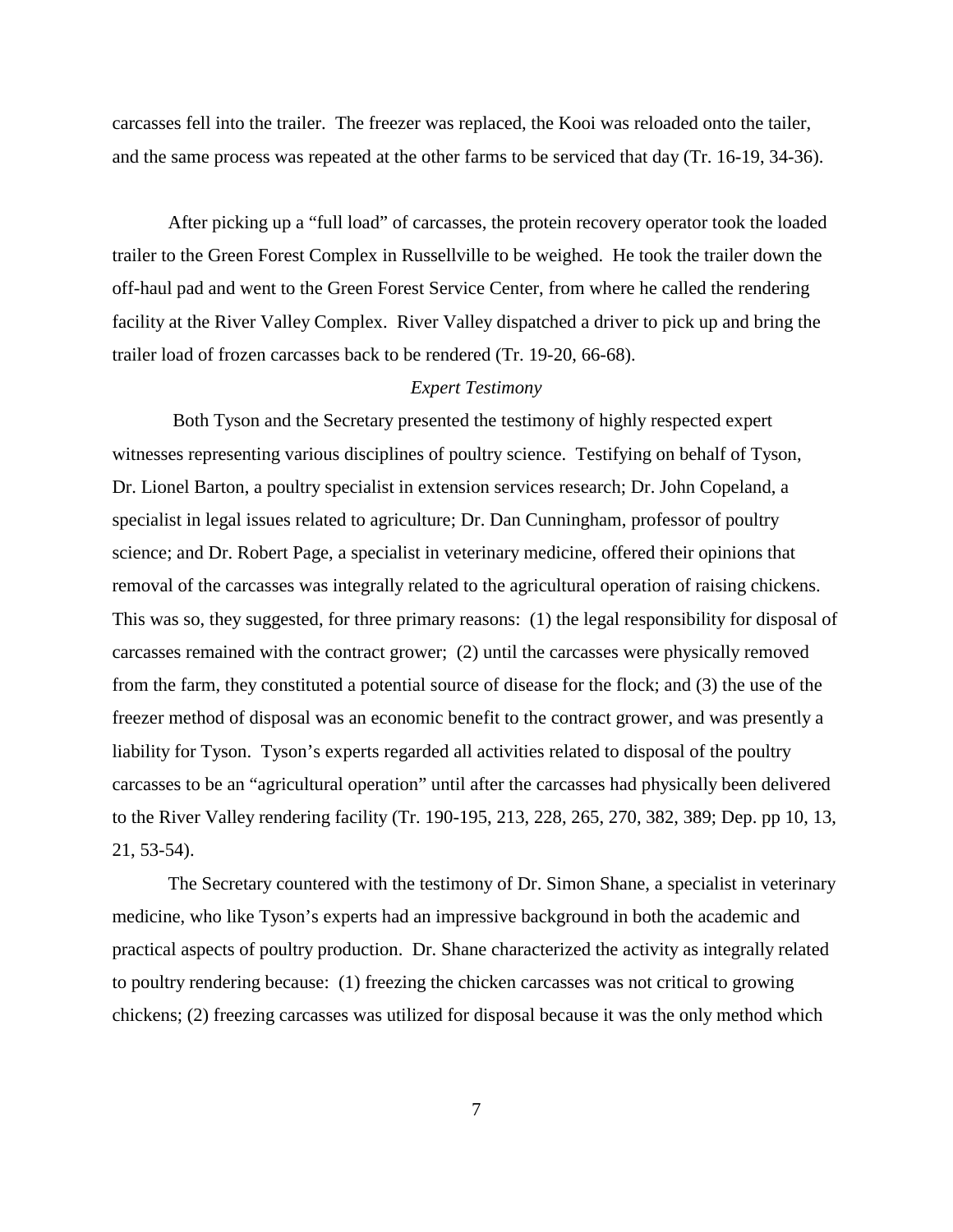permitted the carcasses to be rendered; and (3) the freezers were designed to function with machinery not usually found on a farm (Tr. 411-413).

With on-farm freezing, the last activity Dr. Shane saw as an agricultural operation occurred when the grower placed the chicken carcass into the freezer. Tyson's retrieval of the frozen carcasses was considered the beginning of an industrial process and not an integral part of the process of growing chickens (Tr. 423, 497-498).

#### *Analysis*

Tyson seeks to claim the exception and bears the burden of proof on the issue. *ConAgra Flour Milling,* 15 BNA OSHC 1817, 1823 (No. 88-2572, 1992). It has long been held that exceptions from remedial legislation, such as the OSH Act, must be narrowly construed and applied only to those who "plainly and unmistakenly" fall within the terms and spirit of the exception. *See Phillips, Inc. v. Walling,* 324 U.S. 490, 493 (1945). "Agricultural operations" is not defined in the standard, and the Secretary has not issued any formal interpretation of the term.

The analysis begins with the cited activity. The citation addresses the operation of the three-wheeled forklift as it was used to lift a freezer and empty out carcasses in preparation for their immediate transportation off the farm.

Tyson focuses on the fact that raising poultry entails the loss of some broilers and the necessary disposal of the carcasses. Whether a particular activity is integrally related to agriculture is not determined by how necessary an activity is to the final production of the agricultural commodity. Without disagreement, it is essential to remove dead chickens from the broiler houses to minimize transmitting disease to the remaining live chickens. Some further disposal of these carcasses must be devised as a practical matter. A narrow construction of the exception does not permit an interpretation which places all disposal operations within its terms.

Many states govern disposal of animal carcasses. In Missouri, for example, the disposal of dead animals must occur within 24 hours, either by arranging transport and burial with permitted facilities or by disposal on the owner's premises or any other available premises (Exh. 10, p. 69). Arkansas suggests six methods for disposal. Some disposal methods, such as composting, burning, or burial of carcasses are usually carried out by the farmer or on the farm. Others, such as rendering, constitute a commercial off-site undertaking.

8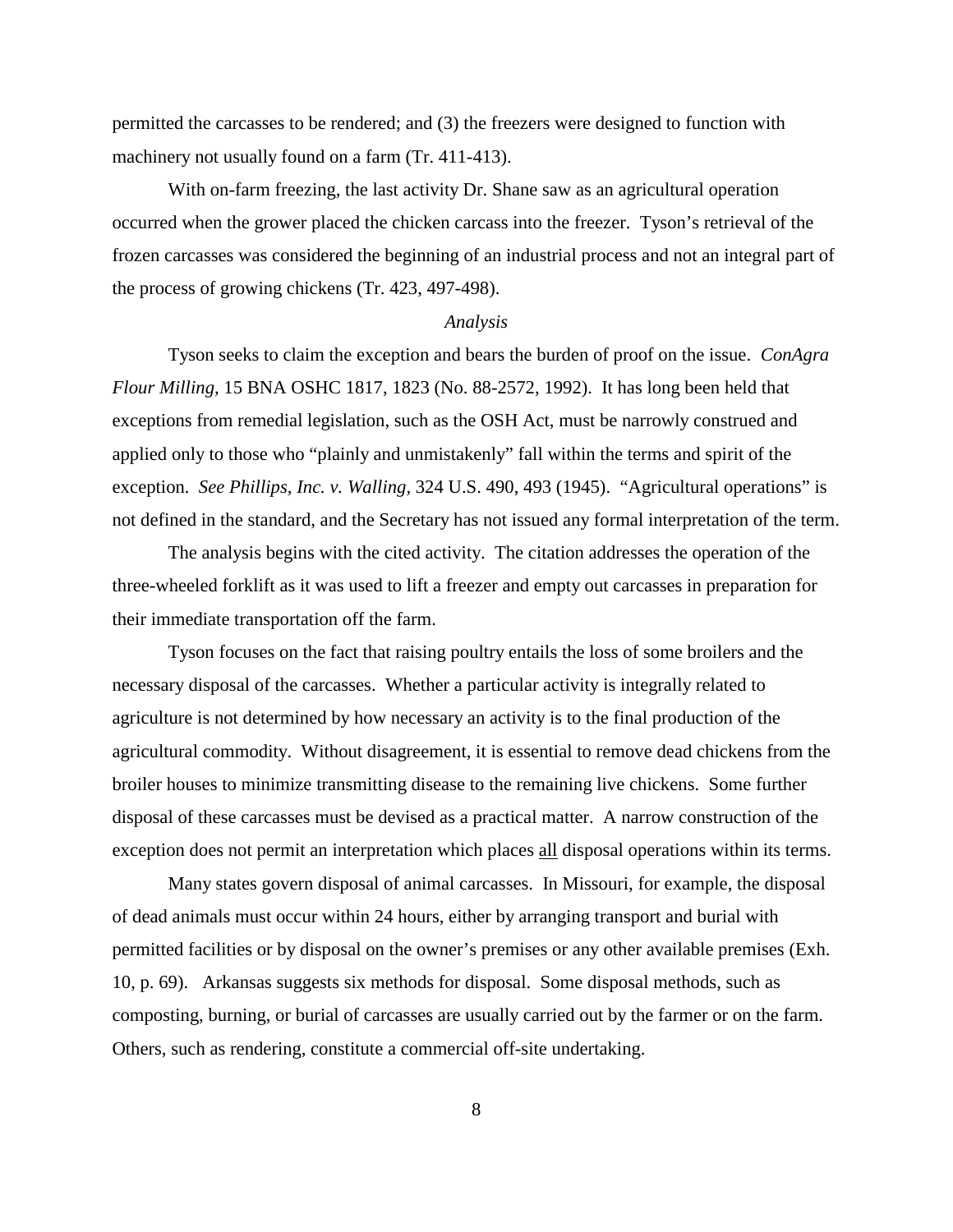Act 241 lists on-farm freezing and rendering as separate disposal methods, but one method cannot be utilized without the other. The processes, together, achieved the objectives of disposal and rendering. Yet, the specific activities involved in the two operations were not so intermingled that they cannot be separated. The frozen carcasses were to be collected from the grower's farm only because freezing permitted Tyson to engage in the further commercial activity of protein recovery

ugh rendering. According to expert testimony, freezing the carcasses preserved the integrity of the carcasses so that they could become a usable by-product. Bacteria would otherwise completely break down the carcasses (Tr. 212, 218, 397, 400).<sup>6</sup>

The protein recovery operator came onto and left the farm without notifying the grower. He radioed Tyson to send assistance onto the farm, if needed, without seeking the grower's permission. Since the growers were not compensated for the carcasses, they had no remaining financial interest or expense involved in the collection process.

In contrast, Eastwood's activities were highly integrated into Tyson's other nonagricultural activities. Collecting the carcasses was organized as a part of central processing. Each morning Holman checked with three separate Tyson departments for his list of farms. The equipment, kept at the Berryville Complex, was specialized to collect large numbers of carcasses as efficiently as possible from 20 to 35 farms a week (Tr. 72). The carcasses were commingled from the freezers of the various farms collected each day, weighed at one complex and left for pick up by another. According to Holman (Tr. 68-69):

> [T]he Green Forest Complex is where most of the River Valley drivers run to with their off-haul loads, spare parts, whatever we dump on the trailers. That's pretty well where they set it up for the pickup of the load of dead birds.

It is concluded that Freeman's activity in emptying freezers on the contract farm was an integral part of Tyson's commercial activity, *i.e.,* its rendering operation. In reaching this conclusion, Tyson's arguments to the contrary were considered.

<sup>&</sup>lt;sup>6</sup> Nor was freezing necessary for biosecurity (Dep. 55). Another acceptable method of carcass disposal was to place the carcasses into closed, non-refrigerated containers. The carcasses became unusable for any other product but did not present a biosecurity hazard (Tr. 420-423).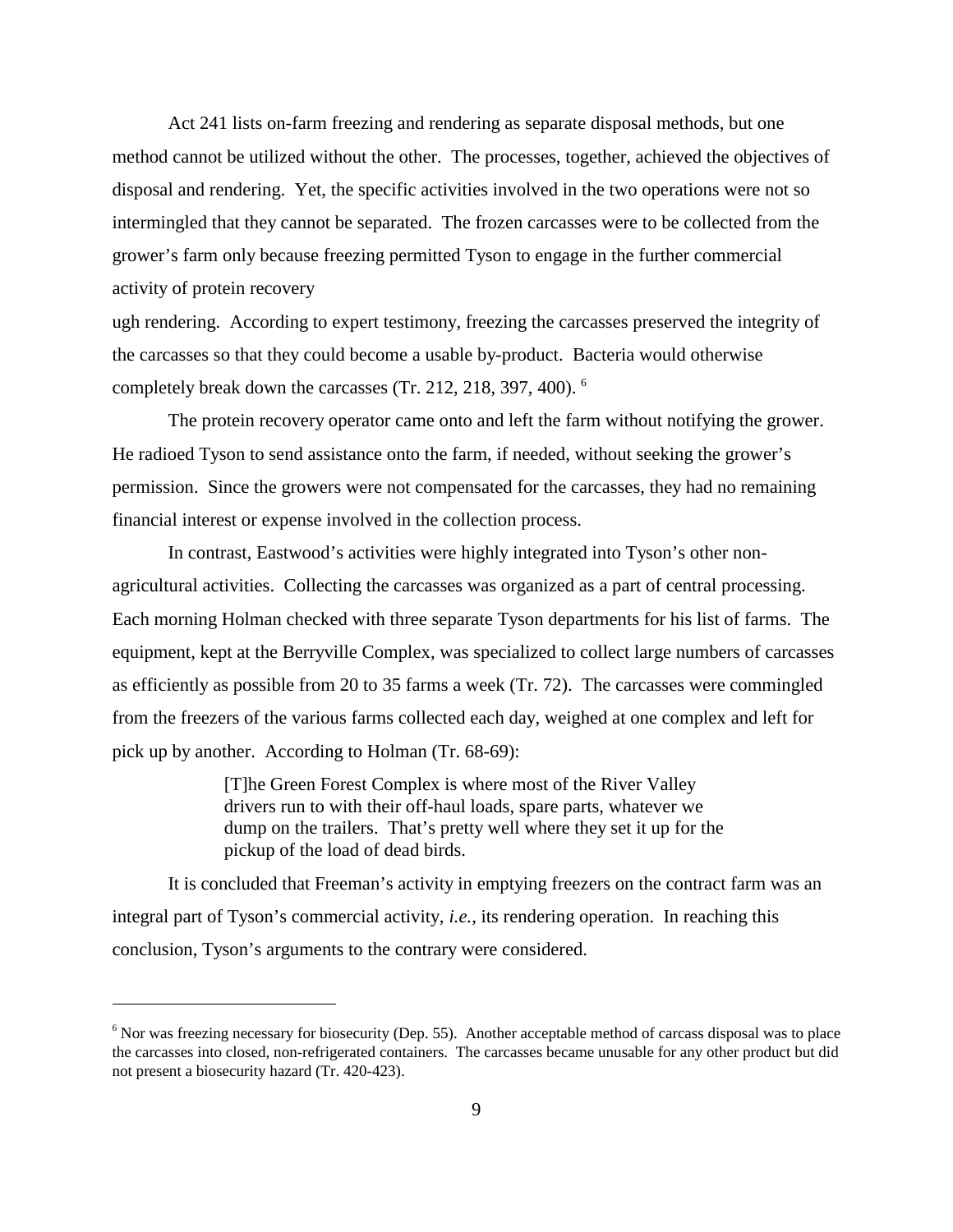Tyson is incorrect that the legal responsibility placed on the growers by Act 241 makes all efforts towards carcass disposal (short of the complete elimination of the carcass) part of an agricultural operation. The growers contractual obligation may end when it notifies Tyson that the carcasses are ready to be collected, even if a potential legal liability continues to exist. However, neither the legal nor the contractual liability is determinative. Further, as Dr. Copeland testified, placing the legal liability for carcass disposal on the grower rather than the integrator is becoming more controversial (Tr. 315, 335). Whether in the future the burden of disposal may be shared or shifted does not change the characterization of the activity for purposes of the exception.

On-farm freezing represents a cooperative effort between the integrator and the grower, which is to their mutual advantage. The process yields tangible and intangible benefits for each (Tr. 212, 219, 314, 415-418; dep. p 64). Tyson's rendering plant must have a commodity to render. Other disposal methods may be more burdensome to the grower. Under different market conditions, it is also possible that rendering the frozen carcasses may become profitable to Tyson in strictly economic terms. Although considered, Tyson's arguments are unpersuasive.

Tyson failed to prove that its activity fits within the agricultural exception.

### Citation No. 1

## Item 1 -- Alleged Serious Violation of § 1910.178(1)

The Secretary asserts that Tyson violated § 1910.178(l) by permitting Eastwood to operate the Kooi-AAP forklift without first having been properly trained. The standard provides:

> Operator training. Only trained and authorized operators shall be permitted to operate a powered industrial truck. Methods shall be devised to train operators in the safe operation of powered industrial trucks.

In order to establish a violation of an occupational safety or health standard, the Secretary has the burden of proving: (a) the applicability of the cited standards, (b) the employer's noncompliance with standard's terms, (c) employees access to the violative conditions, and (d) the employer's actual or constructive knowledge of the violation.

*Atlantic Battery Co.,* 16 BNA OSHC 2131, 2138 (No. 90-1741, 1994).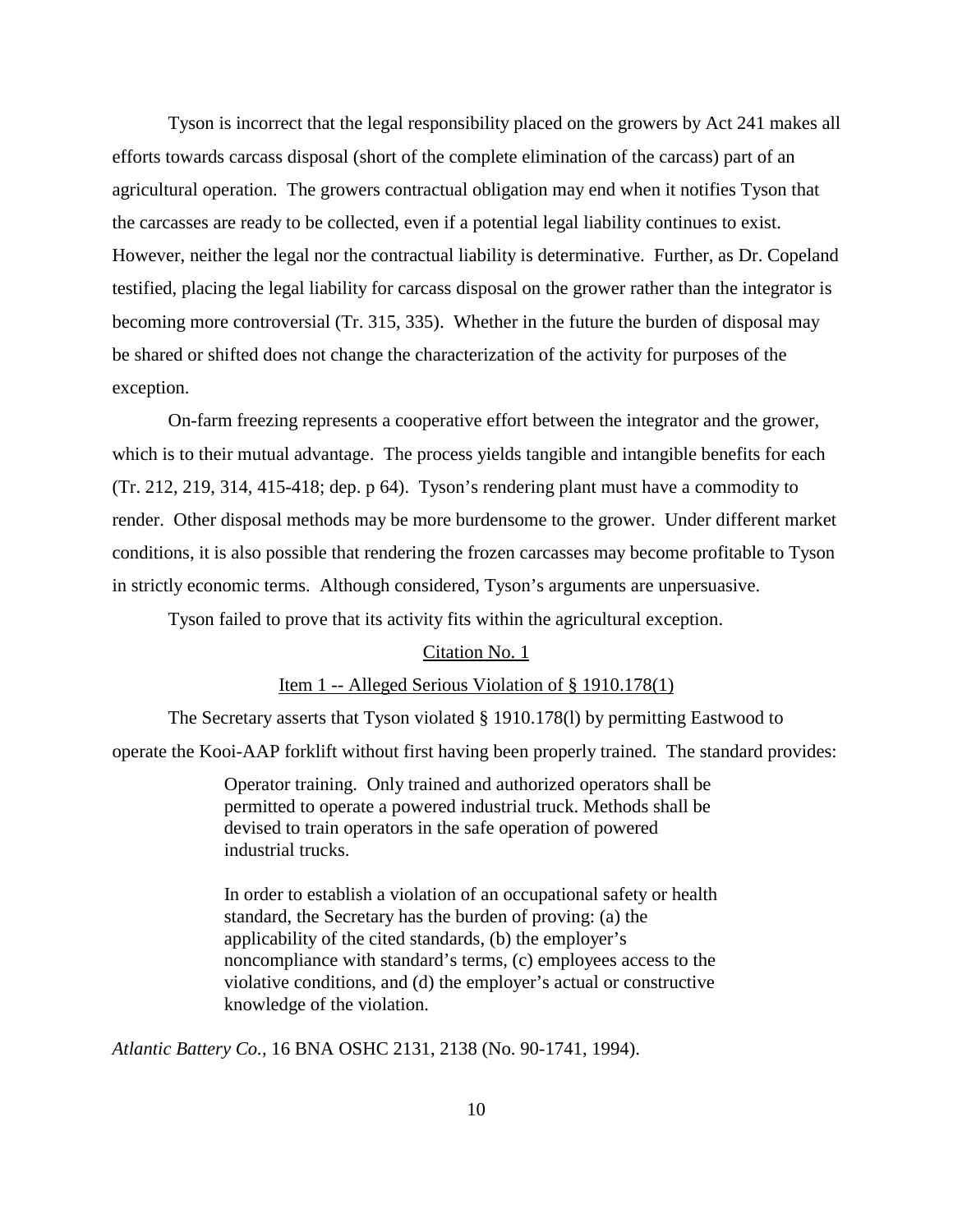The standard applies to Tyson's operation of the Kooi forklift. If Tyson failed to adequately train Freeman Eastwood, he would have been exposed to the conditions addressed by the standard. Only the second and fourth elements remain to be discussed.

The Secretary argues that Tyson failed to comply with the standard because: (1) the Kooi operator had not been trained to attach the safety device of a chain and eye hook assemblage; and (2) since Holman (the previous Kooi operator and Eastwood's only trainer) was himself poorly trained and considered the Kooi to be unsafe, he could not train someone else in the forklift's "safe operation."

 As discussed below, the Secretary's first contention is wrong. She must first prove that a piece of equipment is, in fact, a safety device before she can prove that the employer failed to train its employees in its use.

Secondly, the Secretary contends that the training given Eastwood's trainer (Holman) was so poor and the operation of the Kooi so troublesome, that the training was defective. The Secretary is correct that Holman received scant training when he was initially assigned to operate the Kooi. She is also correct that operation of the Kooi was difficult. It does not follow, however, that Tyson violated the training standard.

Holman was trained by the previous protein recovery operator, Michael Craig. Craig "didn't say much; just more of less watch and learn." Craig told Holman "to keep [the Kooi] on level ground if possible" because "if you get it on an incline, with all that [freezer] weight in the air, you're liable to overturn the loader as the weight shifts" (Tr. 21, 22). Holman watched Craig for 2 days before he was left on his own to perform the job. Holman was given no other training during the 1½ years that he operated the Kooi (Tr. 54).

As the Secretary points out, Holman did not feel secure operating the Kooi because of repeated operational problems (Tr. 25-26, 57, 63-64). He found the forklift "easy to turn over" (Tr. 62). Finally, Holman asked his supervisor to replace him as the protein recovery operator. Holman explained (Tr. 29-30):

> I was tired of being at risk every day trying to load something that was always breaking down. I was just ready to get off of it . . . Because every time I went out, something was breaking down on it. It was, like I said, the gear box broke and slammed me against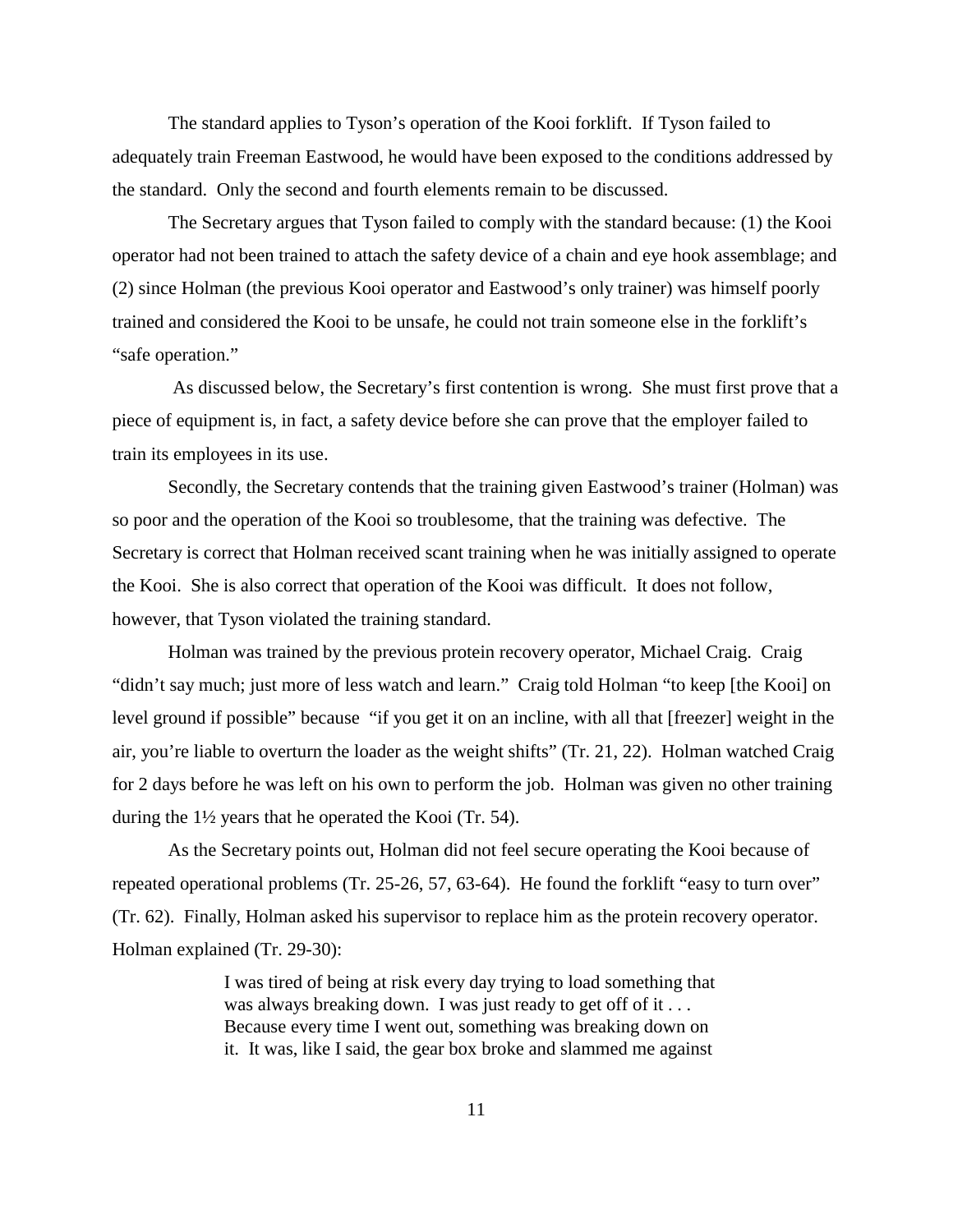the truck. I have had the arm that supported the seat come down and jerk me against the steering wheel, I have had the kickers come down on me backwards and I was ready to get off.

When Eastwood was identified as Holman's replacement, Tyson required Holman to train Eastwood to do the job, including operating the Kooi forklift (Tr. 40). First, Eastwood watched as Holman operated the forklift, walking along beside it. The two later exchanged positions, and Holman watched while Eastwood operated the forklift (27).

During this time, Holman showed Eastwood how to use the "hydraulics," the manual switch, and how to raise the kickers before backing up. Holman demonstrated how not to move the forklift with the mast fully extended and the load out (Tr. 49). Holman believed that Eastwood understood how to lower and center the load before he started to turn and move the forklift. He used the kickers "about every time" (Tr. 50). Holman was especially concerned that Eastwood knew how to balance his load so that the forklift would not turn over (Tr. 28, 42, 61- 62). Holman did not feel that his supervisors hurried him with the training (Tr. 61).

This one-on-one training lasted 2 to 3 weeks while the two men performed the duties of the protein recovery operator together. After that time, Eastwood told Holman that he wanted to perform the job, and "he thought he could handle it." Holman responded that Eastwood should "never take your mind off the loader, because it will get you" (Tr. 42, 72). The accident occurred a short time after Eastwood became the permanent operator (Tr. 30).

Section § 1910.178(I) does not impose stringent requirements for the safety training of forklift operators. *John W. McGrath Corp.,* 3 BNA OSHC 1092 (No. 6019, 1975) (no formal training program was required when an employer's operators are known to be experienced); *Color Image, Inc.,* 17 BNA OSHC 2115 (No. 1080, 1996) (although no formalized training was required, 10 minutes of oral instruction was *not* enough to cover necessary safety procedures on forklift). Accepting that a greater degree of training must be afforded where a three-wheeled forklift was operated on the terrain of a farm, Tyson's training meets the requirements of the standard.

Although Holman was uncomfortable operating the forklift because of continuing mechanical problems, there was no showing that a mechanical problem contributed to the tragic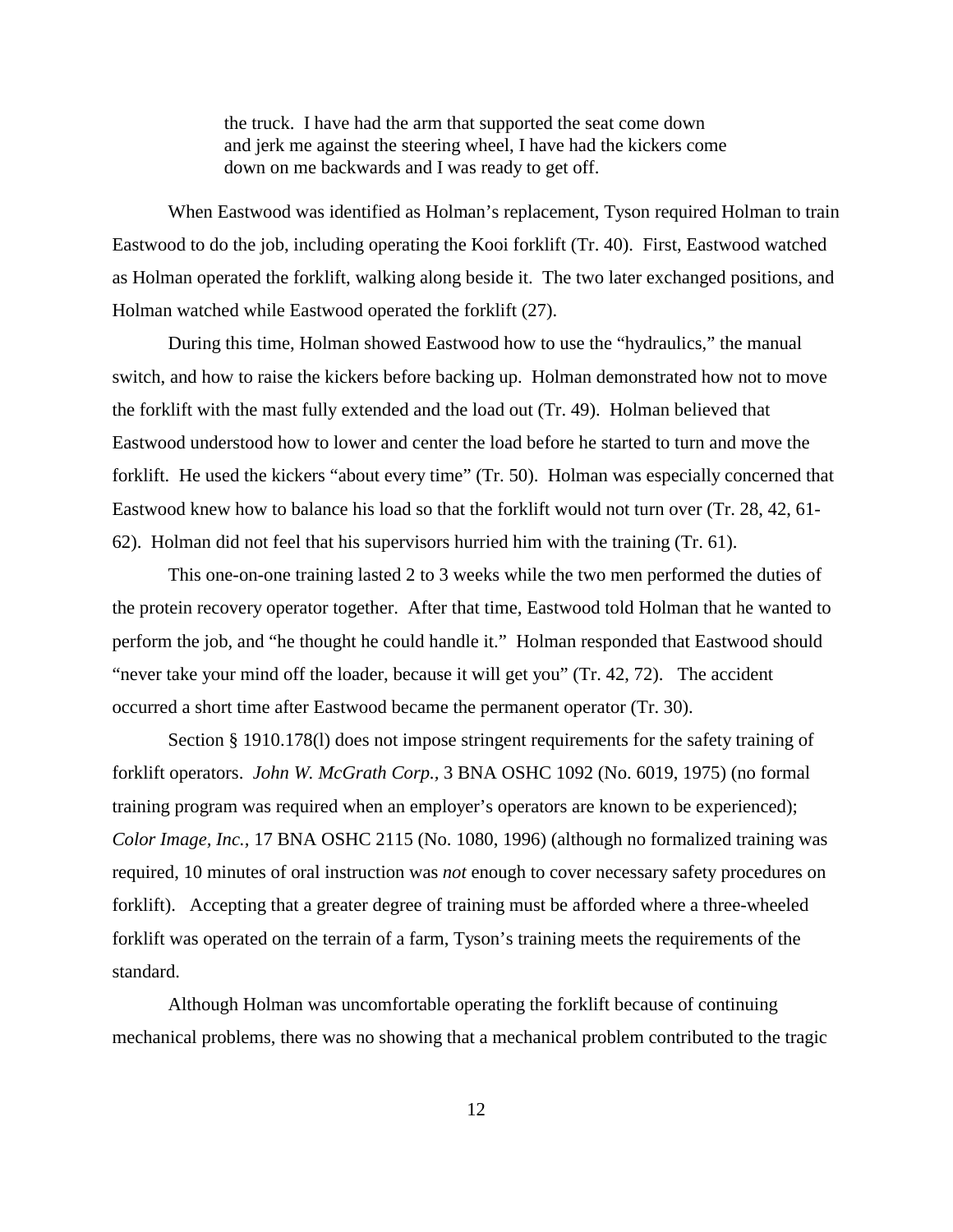fatality. During the 1½ years that Holman operated the Kooi, he became well-versed in the Kooi's operation. Holman was a knowledgeable person to train Eastwood. Holman showed himself to be a safety conscious employee (Tr. 57, 62). Considering the time spent and the level of attention Holman brought to the training, it is concluded that Tyson devised an appropriate method to train operators in the safe operation of the forklift. Accordingly, item 1 is vacated.

# Item 2 -- Alleged Serious Violation of  $\S$  1910.178(p)(1)

The Secretary asserts that Tyson violated  $\S$  1910.178(p)(1), which provides:

(p) *Operation of the truck.* (1) If at any time a powered industrial truck is found to be in need of repair, defective, or in any way unsafe, the truck shall be taken out of service until it has been restored to safe operating condition.

Compliance Officer Hodges observed the accident scene. He noted that the Kooi forklift had a chain and eye hook assemblage connected at one end at the back of the forklift behind the operator's seat to the bottom rear horizontal portion of the folding overhead cage (Exhs. C-1, C-3, C-4, C-6). The eye hook at the other end of the chain was unfastened.

Neither Holman, the former Kooi operator, nor Eastwood were trained on how the chain assemblage should be used. Holman never understood its intended purpose, although one time he used it as a towing device. No literature was available to Holman (or to anyone) which described the chain assemblage (Tr. 111-112).

Although Hodges had not seen such a chain and eye hook assemblage on a forklift during any of his approximately 560 investigations which involved forklifts, he concluded that the configuration was meant to function as a safety device. Hodges believed that the chain's eye hook was meant to be secured to prevent the seat from moving forward and crushing the operator in the event of an accident (Tr. 77, 84, 89, 167-172).

The problem with the Secretary's theory is that it remained unsubstantiated by any evidence other than Hodges's speculation. The owner's manual did not mention the chain assemblage, and the Swedish manufacturer provided no information regarding any intended use (100). Hodges did not seek to test his theory (Tr. 148). The Secretary presented no expert testimony regarding the purpose of the chain.